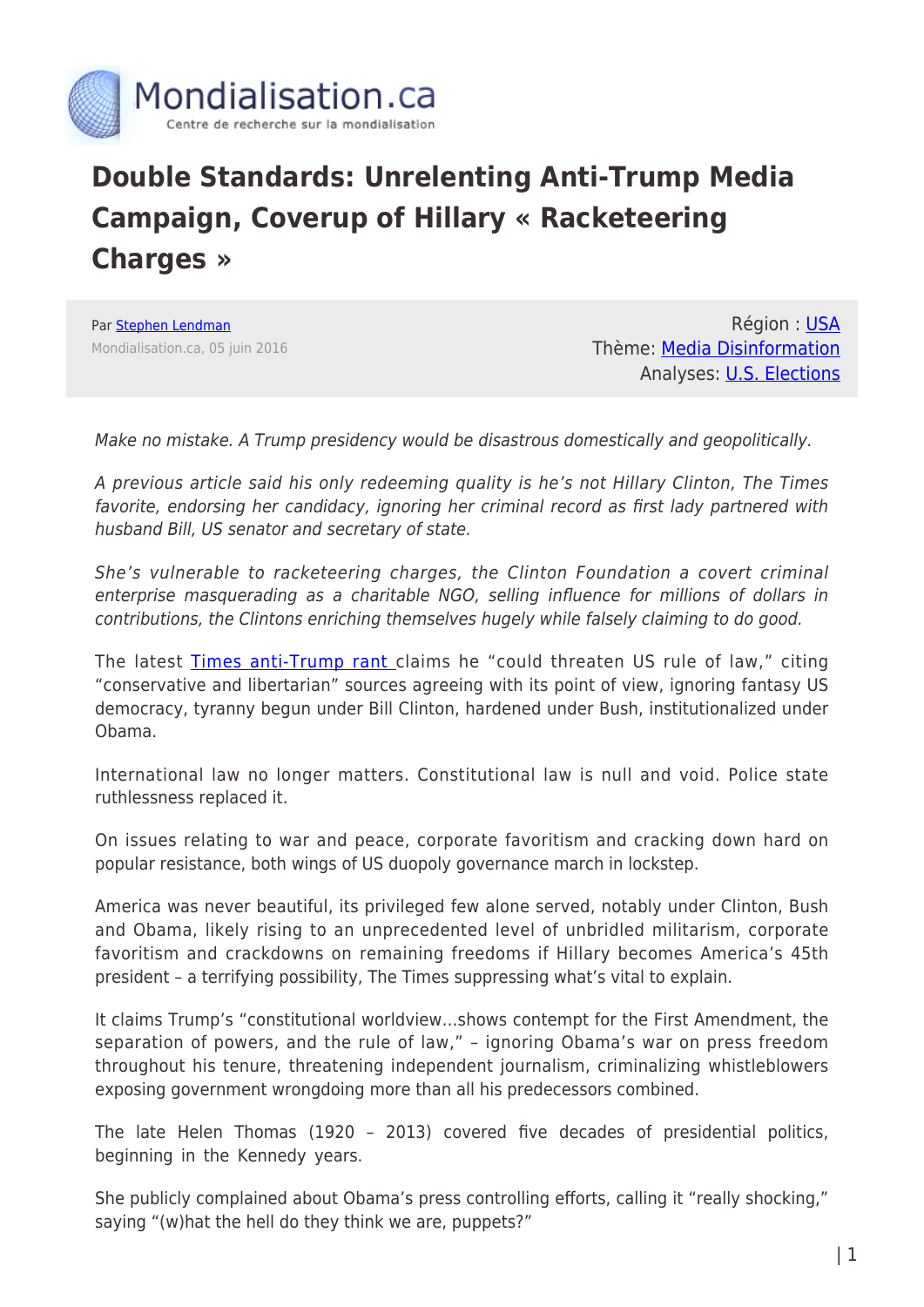Press control under Obama is worse than anything earlier, she explained. Throughout his tenure, he waged war on fundamental freedoms, exceeding the worst of George Bush.

Mass surveillance became institutionalized, rule of law principles ignored, information control elevated to a whole new level.

Trump has no political record on which to judge him, just his campaign bluster and demagoguery. Clinton's rap sheet would automatically disqualify her in just societies.

She'd be in prison, not likely to become Democrat party nominee in July, a testimony to America's debauched political system, honoring its worst, demeaning or punishing its best.

The Times claiming "electing Mr. Trump is a recipe for a constitutional crisis" ignores its deplorable state, tyranny heading toward becoming full-blown, rule of law governance nonexistent, endless imperial wars raging, America's domestic and foreign gulag the world's largest, filled with thousands of political prisoners.

Trump if elected president assures dirty business as usual. Hillary succeeding Obama risks WW III.

Stephen Lendman lives in Chicago. He can be reached at [lendmanstephen@sbcglobal.net](mailto:lendmanstephen@sbcglobal.net).

His new book as editor and contributor is titled « Flashpoint in Ukraine: US Drive for Hegemony Risks WW III. »

<http://www.claritypress.com/LendmanIII.html>

Visit his blog site at [sjlendman.blogspot.com](http://sjlendman.blogspot.com/).

Listen to cutting-edge discussions with distinguished guests on the Progressive Radio News Hour on the Progressive Radio Network.

La source originale de cet article est Mondialisation.ca Copyright © [Stephen Lendman,](https://www.mondialisation.ca/author/stephen-lendman) Mondialisation.ca, 2016

Articles Par : [Stephen](https://www.mondialisation.ca/author/stephen-lendman) [Lendman](https://www.mondialisation.ca/author/stephen-lendman) A propos :

Stephen Lendman lives in Chicago. He can be reached at lendmanstephen@sbcglobal.net. His new book as editor and contributor is titled "Flashpoint in Ukraine: US Drive for Hegemony Risks WW III." http://www.claritypress.com/LendmanIII.html Visit his blog site at sjlendman.blogspot.com. Listen to cuttingedge discussions with distinguished guests on the Progressive Radio News Hour on the Progressive Radio Network. It airs three times weekly: live on Sundays at